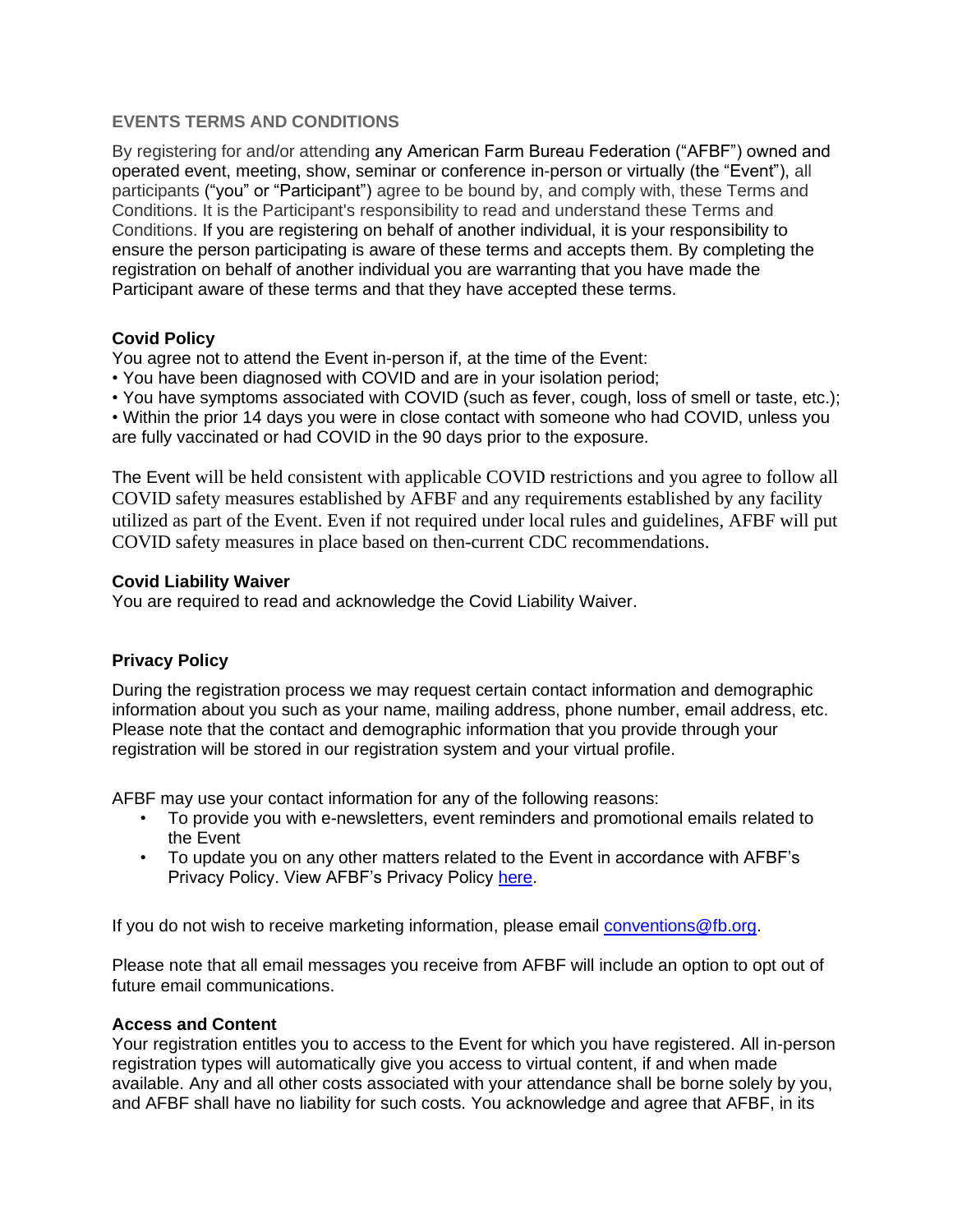sole discretion, reserves the right to change any and all aspects of the Event, including but not limited to the content, program, speakers, performers, hosts, moderators, venue, and time.

Access to the in-person Event is by official name badge only.

# **Code of Conduct**

AFBF expects attendees to exhibit professional behavior. Please remember to be considerate, respectful and collaborative. AFBF has zero tolerance for any form of discrimination or harassment, either in person or online. Online harassment includes spam, cyberbullying, and disruptive or repetitive posts in discussion forums, chats, polls and question-and-answer sections of the virtual platform. If you experience harassment or witness any incidents of unacceptable behavior, AFBF asks that you inform [conventions@fb.org](mailto:conventions@fb.org) immediately so that appropriate action can be taken. AFBF reserves the right to deny participation to anyone who engages in unethical business practices. Disruptive or unethical behavior during sessions may result in temporary or permanent removal or blocking from participation.

By registering for the Event you agree not to sell, trade, transfer, or share your virtual access link and/or code. If AFBF determines that you have violated this policy, AFBF may cancel your access.

### **Solicitation from Non-Exhibiting Companies**

AFBF strictly prohibits the act of solicitation from non-exhibiting companies at the Event. Any attendee who is not an exhibitor and is observed soliciting attendees will be removed from the live event or virtual platform immediately.

Please show your support of the companies who are exhibiting at this year's Event by not responding to solicitations from non-exhibiting companies that you might receive in the virtual platform, while walking the trade show floor aisles, eating lunch in the concession area, in the common areas of the meeting venue, and/or at outside events. If you observe or receive a solicitation from what you believe is a non-exhibiting company, please report it to AFBF. Your 2022 Event exhibitors thank you for your support.

## **Photographic, Video, and Audio Equipment:**

No photography or video recording is permitted in the general session or workshop spaces, except for official AFBF photographers and approved press.

Participants are not permitted to copy material from the virtual platform, whether by photographing, screenshotting, or video or audio recording content. Participants also may not broadcast audio or video of the Event.

#### **Intellectual Property**

All intellectual property rights in and to the Event, the Event content, and all materials distributed at or in connection with the Event are owned by AFBF, or the Event sponsors or speakers presenting at the Event. You may not use or reproduce or allow anyone to use or reproduce any trademarks or other trade names appearing at the Event, in any Event content or in any materials distributed at or in connection with the Event for any reason without the prior written permission of AFBF. For the avoidance of doubt, nothing in this Agreement shall be deemed to vest in you any legal or beneficial right in or to any trademarks or other intellectual property rights owned or used under license by AFBF or any of its affiliates; nor does your participation